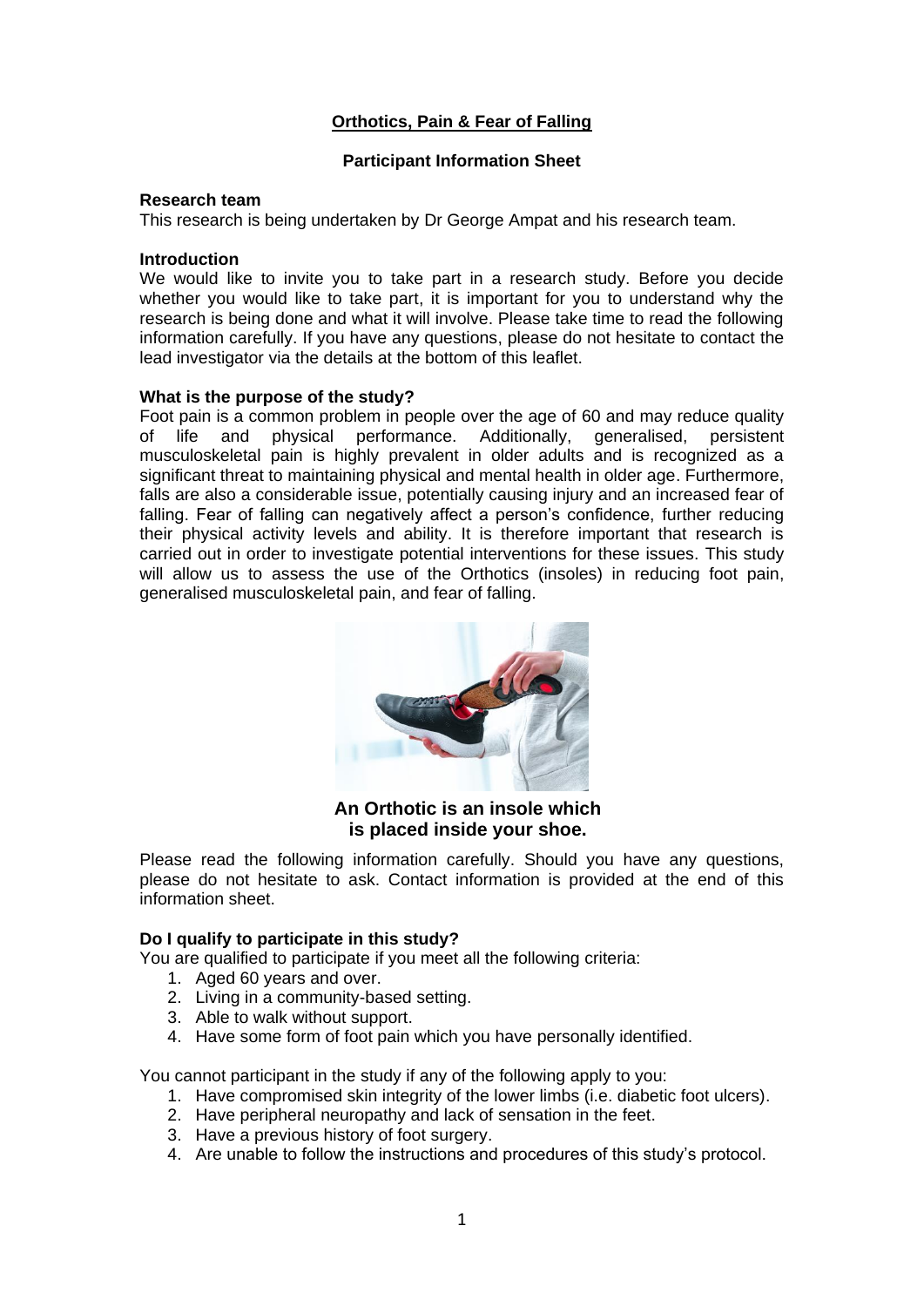Please let us know if any of these apply to you.

# **How much of my time will be required?**

The study will be conducted over a 6-week period. We will be asking you to provide us with data twice during the 6-weeks, by filling in a short survey once at the beginning and once at the end of the study period.

# **Do I have to participate?**

It is up to you to decide whether or not to take part. You do not have to take part if you do not want to. If you do decide to take part, you will be given this information sheet to keep and be asked to sign a consent form. If you initially decide to take part, but change your mind later, you are still free to withdraw at any time without giving a reason. You have 2 weeks from receiving this information sheet to decide if you wish to take part.

## **I want to participate, what happens next?**

We will ask you to have read and understood this information sheet fully before deciding whether to take part or not. If you do want to take part, contact us using the details provided. An in-person consultation will then be arranged with the principal investigator of this study Dr George Ampat, at his private clinic in Southport, Merseyside to ensure that you understand the study and meet the eligibility criteria. This will also provide you with the opportunity to ask any questions. If you would still like to take part, we will provide you with an informed consent form to sign.

The consent form will ask you for some basic information (including your name, date of birth, gender, presence of foot pain) and contact details (telephone, email, and home address).

## **You will then be asked to:**

- 1. Report your pain in the lower back, hips, knees, ankles, and feet using the Visual Analogue Scale (VAS) using the following scale: 0-10, where 0 will indicate no pain and 10 will indicate severe pain.
- 2. Report your foot pain and functionality, and the impact it has on daily activities, using the Foot Health Status Questionnaire (FHSQ).
- 3. Report your fear of falling using the Falls Efficacy Scale International (FES-I) short.

If you agree to participate in the study, Dr. Ampat will open a pre-sealed envelope which will randomly assign you to one of two groups, group A or group B. Dr. Ampat will then provide you with Orthotics based on your UK shoe size. Those assigned to group A will receive Orthotics with a built-in metatarsal pad, whilst those in group B will receive Orthotics without a metatarsal pad. These Orthotics (insoles) are to be placed inside your shoes. An instruction sheet on how to use them will be provided along with the Orthotics.

During your consultation, you will also undergo analysis of your feet using the Gaitway scanner. This scanner measures the pressure points of the feet to determine if any foot/gait abnormalities exist. The results of this scan will not be used to determine what group you are placed in, nor will it be used to determine the type of Orthotics you will receive. Rather, the results of the Gaitway scanner will be used to assess the accuracy of the scanner. Such results will be anonymised and shared with the manufacturers of the scanner (Aetrex Inc) but will not be used in the final results of the study.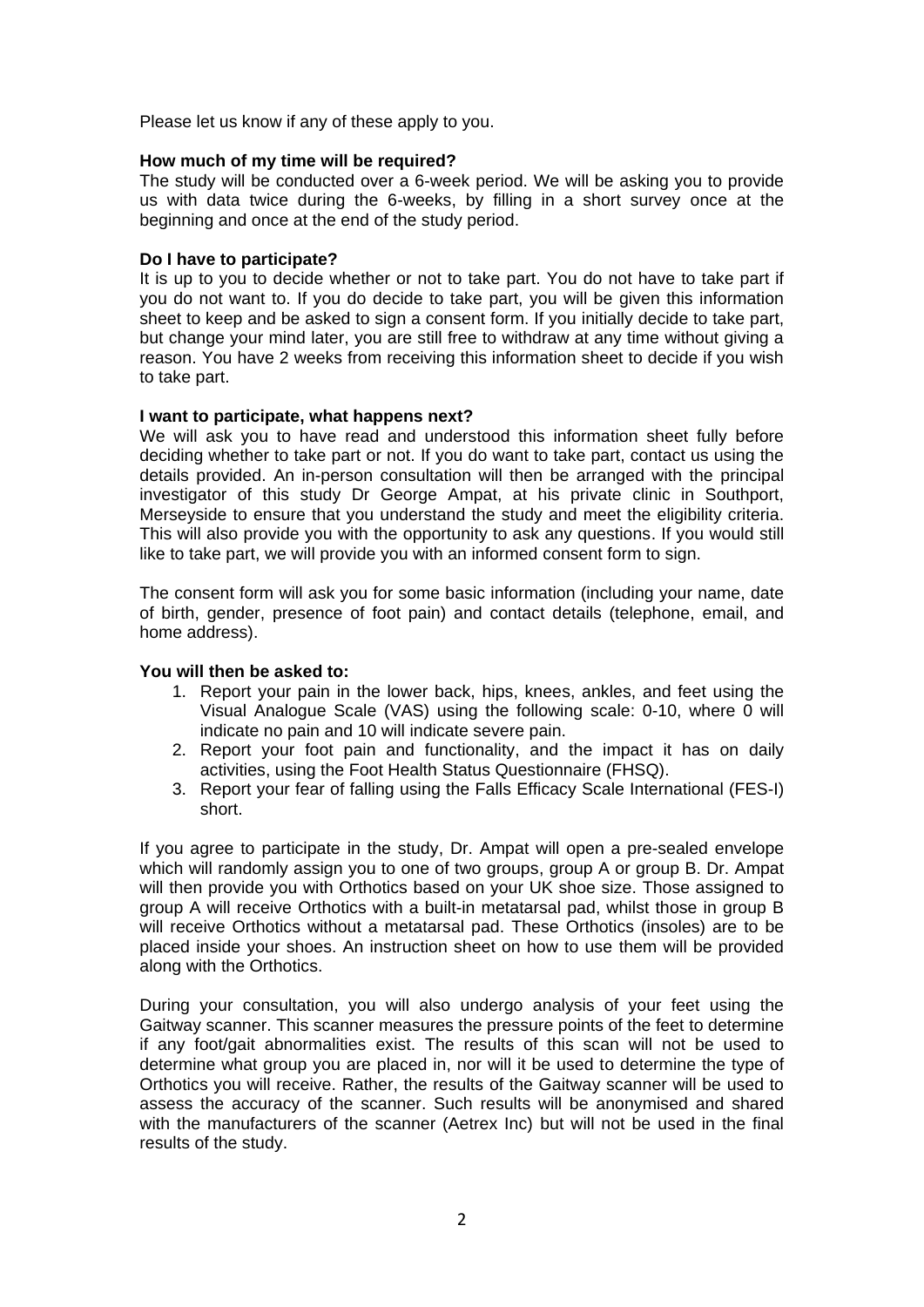After you receive the Orthotics, the study will continue for a period of 6 weeks. We will ask you to continue with your daily activities in your normal manner for the 6 week study period, using the Orthotics wherever possible. At the end of the 6-week period, we will ask you again to complete the questionnaires described previously. You will also be asked to report how many hours, on average, you wore the Orthotics throughout the 6-week period.

We will ask you to provide data to us via a survey which you can either fill out online (at smartsurvey.co.uk), or complete on paper and return via post. It is your choice on how you do this, as we want to make this as convenient as possible for you. For participants who select to return completed surveys via post, we will provide a stamped, addressed envelope, to prevent any cost being incurred to participants for postage.

## **Instructions on how to use the Orthotics.**

When we provide the Orthotics, we will also provide instructions explaining how to use the Orthotics. Alternatively, an online video tutorial on how to use the Orthotics will also be available throughout the study. You can also contact us if you require further instruction.

## **What is the data being used for?**

We will use the data you provide to assess the effects of the Orthotics on foot pain and fear of falling. We will only use your contact details to provide you with the study materials (Orthotics, information sheets and surveys) and to provide you with a plain English report of the research once the study is completed. You can also be sent a copy of the final study paper if you request it.

The Principal Investigator / Supervisor acts as the Data Processor for this study, and any queries relating to the handling of your personal data can be sent to Dr. George Ampat (details are listed below). Further information on how your data will be used can be found in the table on the following page.

| How will my data be collected?                                                           | Through questionnaires sent<br>by<br>post<br>or<br>smarysurvey.co.uk                                                            |
|------------------------------------------------------------------------------------------|---------------------------------------------------------------------------------------------------------------------------------|
| How will my data be stored?                                                              | On Microsoft Excel spreadsheets. The data will<br>be stored on secure computers.                                                |
| How long will my data be stored for?                                                     | Identifiable data will be kept until the study is<br>finished (31/12/2022).<br>Non identifiable data will be kept indefinitely. |
| What measures are in place to protect<br>the security and confidentiality of my<br>data? | Computer is password protected.<br>No one apart from the research team will have<br>access to the data.                         |
| Will my data be anonymised?                                                              | Yes, any identifiable data will be deleted at the<br>end of the study.                                                          |
| How will my data be used?                                                                | The data will be collated to form the results of the<br>study.                                                                  |
| Who will have access to my data?                                                         | Dr George Ampat and his research team.                                                                                          |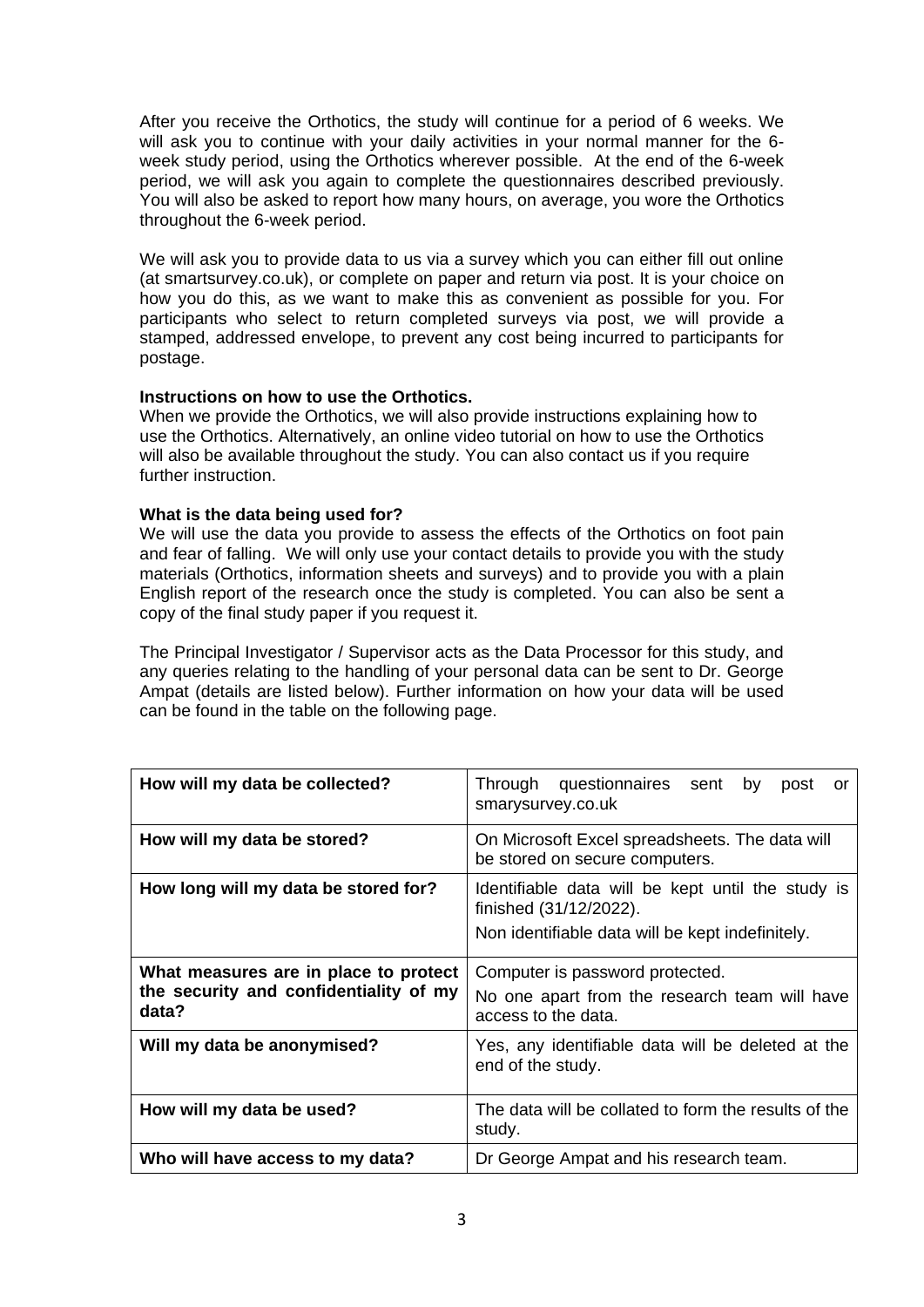| Will my data be archived for use in   Yes, only non-identifiable data.<br>other research projects in the future? |                                    |
|------------------------------------------------------------------------------------------------------------------|------------------------------------|
| How will my data be destroyed?                                                                                   | Identifiable data will be deleted. |

## **Will my data in this study be kept confidential?**

Yes, all information collected about you will be kept strictly confidential. Privacy and anonymity will be ensured in the collection, storage, and publication of research material. Data generated by the study will be retained in accordance with Data Protection guidelines. Your personal information, including any contact details, will be stored securely in an electronic format and will only be accessed by the research team. At no point will this personal information be shared outside of the research team. Any data used in analysis and publication of the study results will be completely anonymised, using only your gender and age, with all names and other identifiable information removed. This will ensure that you cannot be identified in the published study results. Anonymised results will be stored securely by the researchers in an electronic format indefinitely. The results of the Gaitway scanner, which will be shared with the manufacturer Aetrex Inc, will also be anonymised.

## **What are the possible disadvantages and risks of taking part?**

The need to wear Orthotics may aggravate your pain. If you experience any new pain during the study period or feel the Orthotics are not useful, then please contact Dr George Ampat who can offer you advice. If you have any serious health concerns throughout the study, please contact your GP or hospital. As a result of being provided with the Orthotics, you may decide to exercise more during the study than you would do normally. This may increase your risk of falling and so caution should be taken at all times during physical activity. If you experience a fall related injury, please contact your doctor.

During the COVID-19 pandemic, face to face consultations can potentially increase the chance of spreading the virus. All social distancing measures will be adhered to prevent such spread. Furthermore, you may feel that completing and submitting consent and data forms is inconvenient. However, we have designed the forms to be as simple and straight forward as possible, so that the time taken for participants to complete these is kept to a minimum.

# **What are the possible benefits of taking part?**

You could be part of a study which contributes to understanding the effects of Orthotics on foot pain and fear of falling. You will also be able to keep the Orthotics.

## **What will happen to the results of the research study?**

We would like to publish the research in scientific journals and present them in national specialty (orthopaedics, sports-science) conferences. Published data will be completely anonymous, using only gender and age, so that the identities of the participants are kept anonymous in the study results. Again, you will receive a written report of the research as standard and will be provided with the full publication if you request it.

## **Will I be debriefed at the end of the research?**

When the data collection is completed, we will send you a debrief sheet containing further information about the study. We can also send you a copy of the results at your request and will provide you with a written report as standard.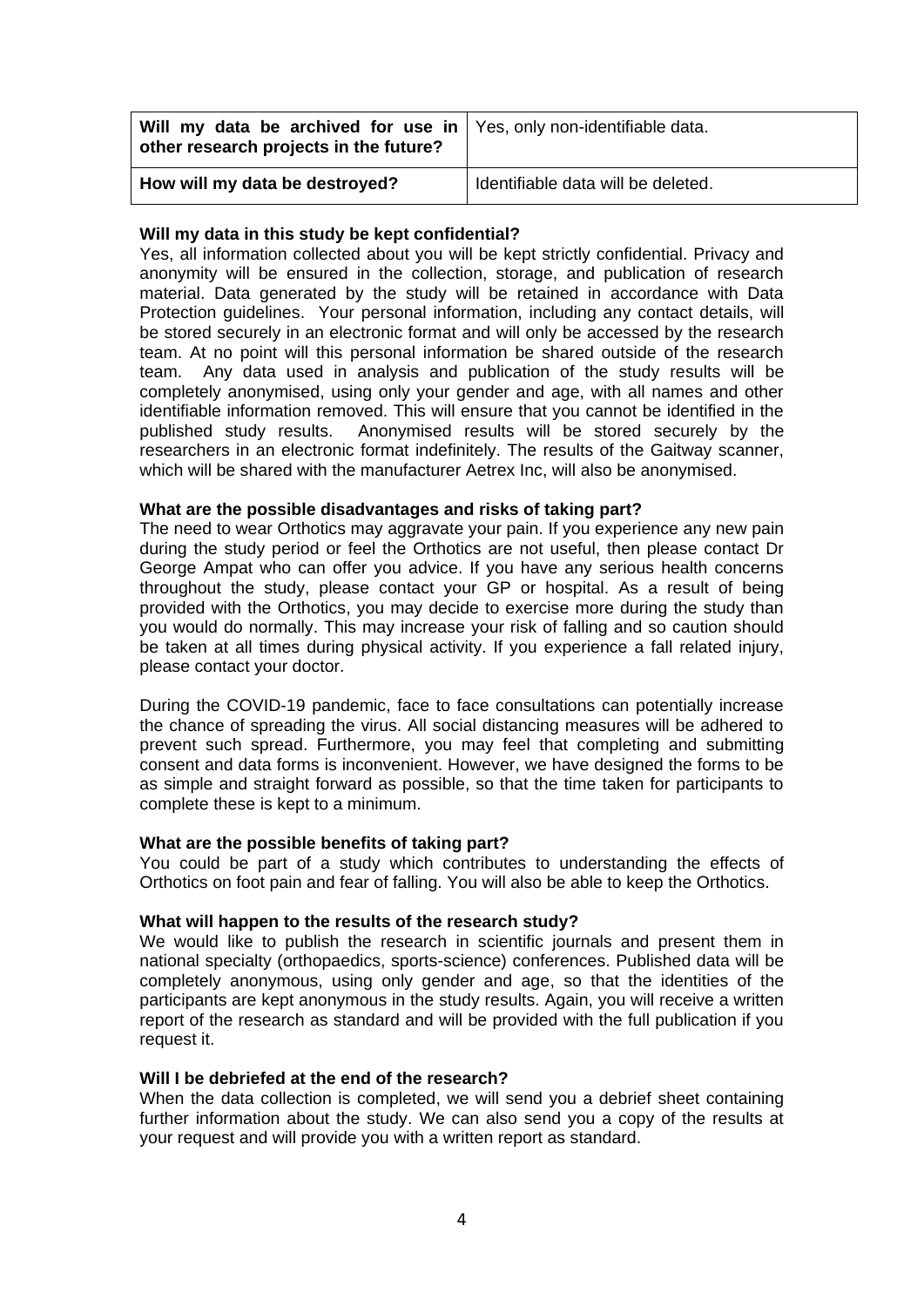## **How do I withdraw from the study?**

You can withdraw from the study at any point without having to give a reason. You do not have to answer any questions during the study that make you feel uncomfortable. If you wish to withdraw, please email us at [research@ampat.co.uk](mailto:research@ampat.co.uk) , or phone us on 01704 579337. You can decide whether you still want any of your collated data to be used or not. You can also request a copy of the study once it is complete even if you have withdrawn from the study. You cannot withdraw from the study once the data is made anonymous on 31/12/2022.

#### **Who has reviewed the study?**

The research has been approved by RECs within the UK Health Departments' Research *Ethics* Service (NHS/HSC RECs).

#### **Concerns**

If you are unhappy, or if there is a problem, please feel free to let us know by contacting Dr George Ampat or his research team using the contact details below, and we will try to help. We strive to maintain the highest standards of rigour in the processing of your data. However, if you have any concerns regarding how your data is processed, it is important that you are aware of your right to lodge a complaint with the Information Commissioner's Office through the following contact details:

Information Commissioners Office Wycliffe House Water Lane Wilmslow Cheshire SK9 5AF [www.ico.org.uk](http://www.ico.org.uk/)

#### **Safety notice**

During the study, you do not need to engage in physical activity any more frequently than you usually would. If you experience pain, please do not fight or ignore it. You can contact Dr Ampat or withdraw from the study at any time if you experience injury or pain and do not wish to continue. If you have any serious health concerns during the study, please contact your GP or hospital.

#### **Disclaimer**

Dr. Ampat has a commercial interest in Ease the Feet which supplies the Orthotics manufactured by Aetrex Inc. He is also employed as Director of the company sponsoring/funding the study (Talita Cumi LTD).

## **Funding**

The study is being privately funded by Talita Cumi LTD. Orthotics / Insoles used in the study are being provided free of charge by Aetrex Inc.

## **Who can I contact if I want to take part in the study?**

If, after reading this participant information sheet, you are still interested in participating in our study, please contact Dr. Ampat or his assistant using the details below. We will then proceed with organising your consultation with Dr. Ampat.